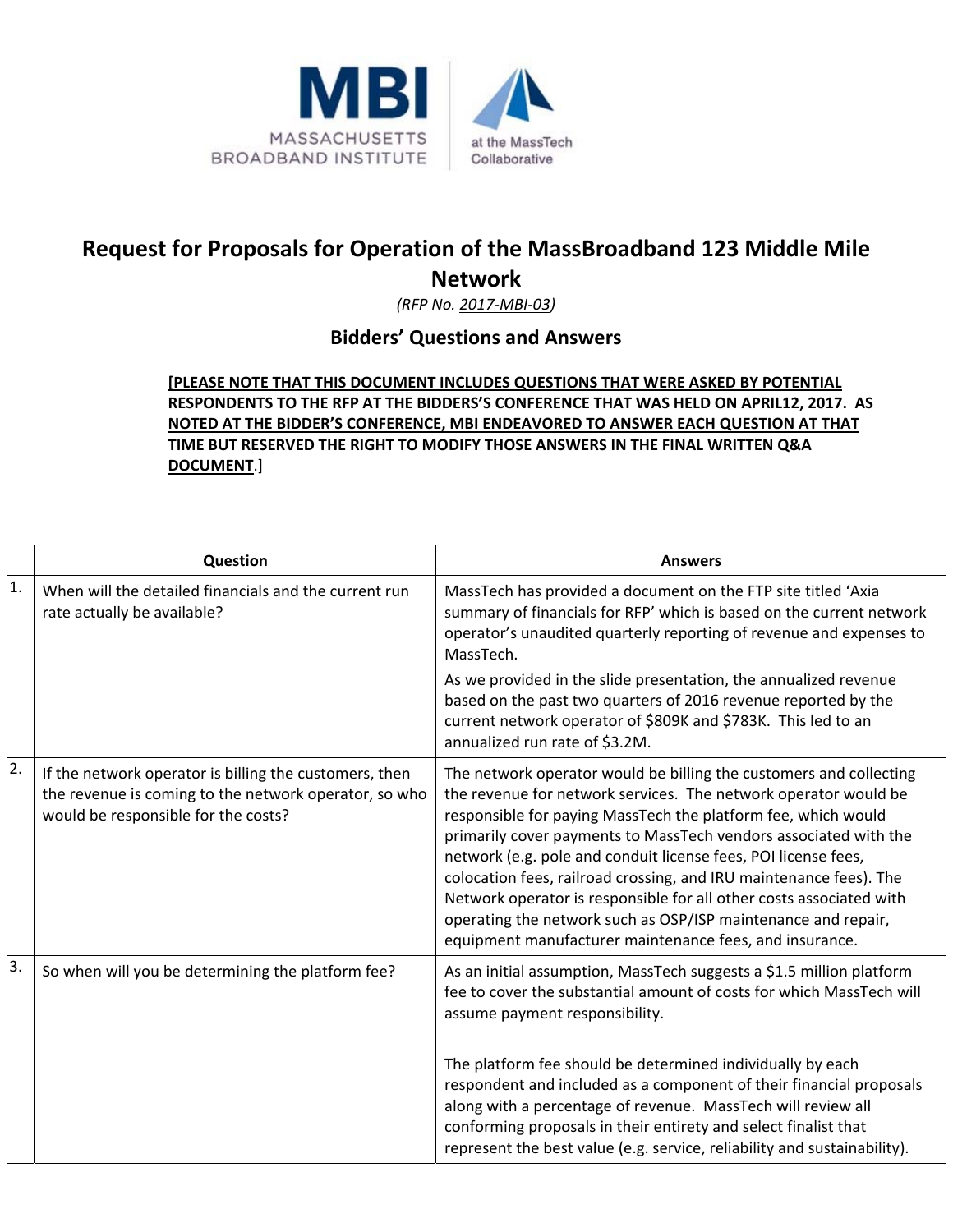



|                  | Question                                                                                                                                                                                                                                                                                                                            | <b>Answers</b>                                                                                                                                                                                                                                                                                                                                                                                                                                                                       |
|------------------|-------------------------------------------------------------------------------------------------------------------------------------------------------------------------------------------------------------------------------------------------------------------------------------------------------------------------------------|--------------------------------------------------------------------------------------------------------------------------------------------------------------------------------------------------------------------------------------------------------------------------------------------------------------------------------------------------------------------------------------------------------------------------------------------------------------------------------------|
| 4.               | Currently with your operator there is no platform fee.<br>They are doing all the work of different aspects of the<br>network.                                                                                                                                                                                                       | The current network operator agreement does not have a platform<br>fee as currently defined. The network operator is responsible for<br>paying multiple fees. The current network operator is also responsible<br>for the payment of costs associated with the network to MassTech<br>vendors. The details of the current network operator's responsibilities<br>can be found by reviewing the document titled 'Axia Agreement with<br>Exhibits' which is available on the FTP site. |
| 5.               | What items would fall within the platform fee? I<br>noticed 98% of the fiber is on poles, if there was a<br>storm and power was down all over the place and an<br>ice storm, how did it work for them (Axia)? Have they<br>had any experience like that? Was the turnaround<br>time to get everything back because the faster would | The platform fee would be in lieu of all fees previously paid to<br>MassTech and would alleviate the Network Operator from paying fees<br>associated with MassTech's vendors related to the network for items<br>such as pole and conduit license fees, IRU maintenance, POI license<br>fees, colocation fees, and railroad crossing rights of way.                                                                                                                                  |
|                  | be more expensive?<br>Would that be part of the platform fee?                                                                                                                                                                                                                                                                       | The platform fee will not alleviate the network operator from having<br>responsibility for outside plant maintenance and repairs. The network<br>operator will be required to maintain and repair the network at its<br>own cost.                                                                                                                                                                                                                                                    |
|                  |                                                                                                                                                                                                                                                                                                                                     | The current network operator agreement includes service level<br>requirements for the time to perform emergency repairs. The details<br>of the current network operator's service level requirements can be<br>found by reviewing the document titled 'Axia Agreement with<br>Exhibits' (Exhibit E) which is available on the FTP site.                                                                                                                                              |
| 6.               | Assets owned by Axia. Are there assets specifically<br>related to revenues today that are owned outside of<br>MBI?                                                                                                                                                                                                                  | MassTech is not aware of any material portions of the MassBroadband<br>123 network that are not owned by MassTech.                                                                                                                                                                                                                                                                                                                                                                   |
| $\overline{7}$ . | So all 119 of those Non-CAI's are owned by MBI?                                                                                                                                                                                                                                                                                     | To the best of MassTech's knowledge all 119 Non-CAI's are part of the<br>network it owns today.                                                                                                                                                                                                                                                                                                                                                                                      |
| 8.               | To follow up on the last question, assets owned by<br>MBI, does that include all of the soft assets; customer<br>information, network information, diagrams,<br>everything the new operator would need to run the<br>network?                                                                                                       | MassTech would have to obtain all of the soft assets (e.g. customer<br>information, network information, diagrams), because the current<br>operator maintains the most current copies of that information.<br>MassTech would seek to obtain all those records to give them to the<br>next operator.                                                                                                                                                                                  |
| 9.               | Can you provide the monthly revenue for the past 6<br>months, I assume it isn't the PowerPoint 'Operator<br>RFP Bidders Conference Presentation 041117 v3' Slide<br>15 table current Run-rate Network Revenue<br>(annualized base on last 2 quarters) \$\$/6?                                                                       | The current network operator reports financials to MassTech on a<br>quarterly basis. The revenue reported for the most recent two<br>quarters were: Q3 2016 \$809,160 and Q4 2016 \$782,640.                                                                                                                                                                                                                                                                                         |
| 10.              | Can you provide details in to the Customers and<br>Products that go into the three categories ('Service<br>Provider Revenue', 'Commonwealth Customer<br>Revenue', 'Dark Fiber Revenue)?                                                                                                                                             | This information, which is based upon a recent monthly sales report<br>provided by the current network operator, is included in a document<br>titled 'Sales Order Revenue by Type of Service' that has been uploaded<br>to the FTP site.                                                                                                                                                                                                                                             |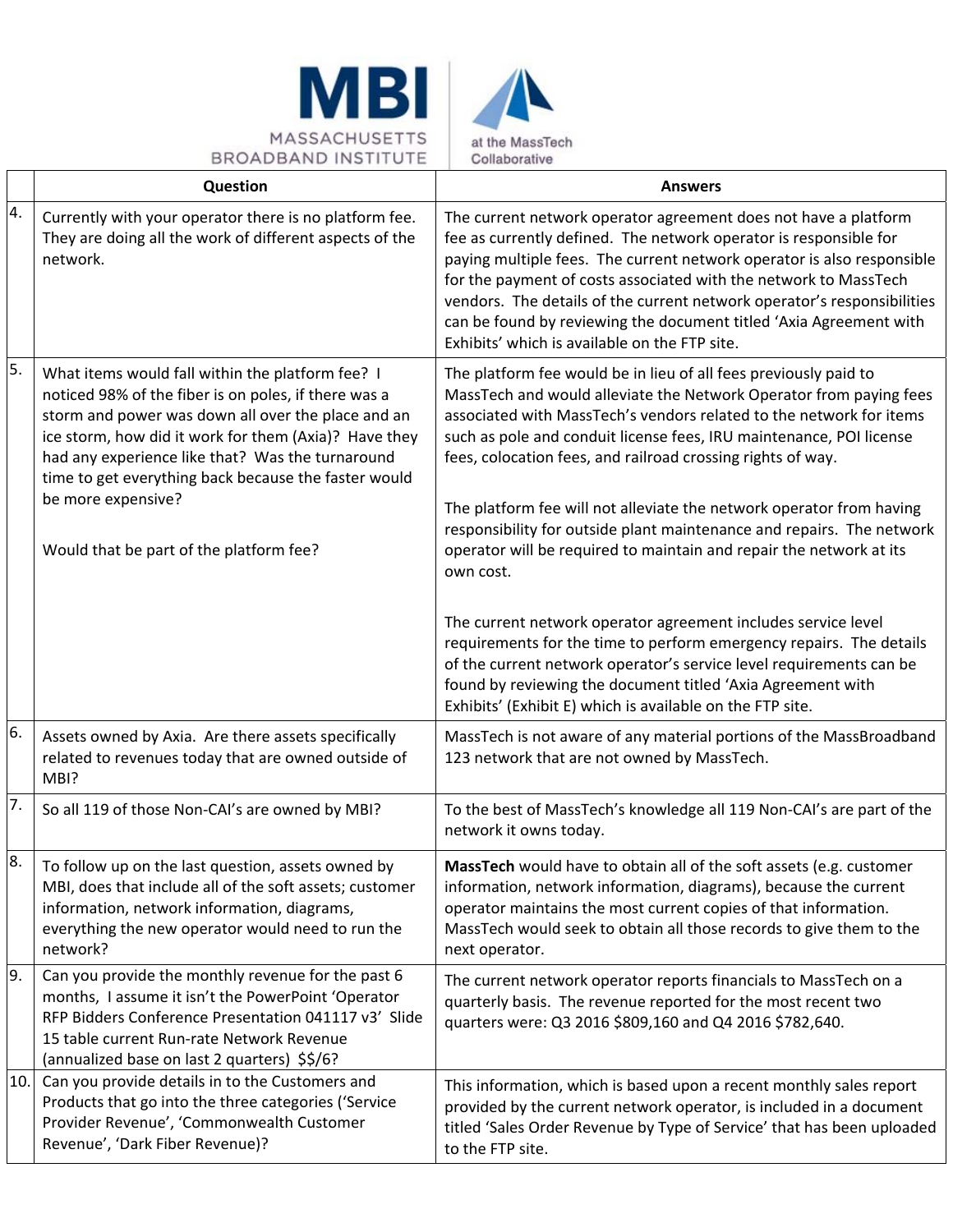

|     | Question                                                                                                                                                                                                                               | <b>Answers</b>                                                                                                                                                                                                                                                                                                                                         |
|-----|----------------------------------------------------------------------------------------------------------------------------------------------------------------------------------------------------------------------------------------|--------------------------------------------------------------------------------------------------------------------------------------------------------------------------------------------------------------------------------------------------------------------------------------------------------------------------------------------------------|
| 11. | How is the Commonwealth invoiced for services? Does<br>the Commonwealth have a term contract for services<br>or are they all month to month?                                                                                           | The 'Commonwealth Customer' designation represents revenue<br>received from MassIT and EOPSS. Both Commonwealth customers are<br>invoiced just like any other retail service provider on a month to<br>month basis. These two customer have a joint agreement with<br>MassTech. A copy of this agreement has already been provided on the<br>FTP site. |
|     |                                                                                                                                                                                                                                        | Both Commonwealth customers pay MassTech for services used on<br>the network and MassTech passes through the funds to the network<br>operator                                                                                                                                                                                                          |
| 12. | Can you provide any pricing information and IRUs for<br>the Dark Fiber revenue?                                                                                                                                                        | Current dark fiber list pricing has already been provided on the FTP<br>site in a document titled 'Wholesale services pricing list'.                                                                                                                                                                                                                   |
| 13. | Slide 15, "Approximately 119 Non-CAI end users taking<br>service that collectively have approximately 1,158<br>active services", is that correct, 119 end users with<br>1159 active services? 9.7 services per location on<br>average? | 18 wholesale customers, 533 CAIs, and 119 Non-CAIs collectively have<br>1158 active services, which is 1.8 services per location on average.                                                                                                                                                                                                           |
| 14. | Can you provide a detail of the services per location for<br>the 119 Non-CAI locations? File 'Extensions<br>MassBroadband123_v5 (FINAL).pdf' lists 83 extensions.                                                                      | A detailed list of services per location for the 119 Non-CAI locations is<br>not a document that MassTech currently has available.                                                                                                                                                                                                                     |
| 15. | Are the 83 extensions listed in the file 'Extensions<br>MassBroadband123_v5 (FINAL).pdf' the same as the<br>119 Non-CAI end-users?<br>Can you explain the difference in the count of Non-CAI                                           | 83 unique construction projects have been conducted that were not in<br>scope of the MassBroadband 123 construction project and these<br>projects are termed extensions. The 83 extensions were built to<br>provide connections to Non-CAIs. The reason for there being 36 more<br>Non-CAI than the number of extensions (i.e. 83) is for one of two   |
|     | extensions?                                                                                                                                                                                                                            | reason - the additional Non-CAIs are collocated at CAI locations<br>(connected as part of the original build) or Non-CAI locations<br>(connected as extensions).                                                                                                                                                                                       |
| 16. | Can you confirm that MassTech/MBI own the fiber<br>assets associated with the Non-CAI extensions?                                                                                                                                      | To the best of MassTech's knowledge, it owns the fiber assets<br>associated with the Non-CAI extensions.                                                                                                                                                                                                                                               |
| 17. | Do operational and CapEx budgets for 2017 and<br>forward exist? If so, will you provide them?                                                                                                                                          | No. MassTech does not have updated operational or CapEx budgets<br>for 2017 and forward.                                                                                                                                                                                                                                                               |
| 18. | Do any funds for the contract deposit or prepayment<br>of Dark Fiber IRU or other services exist? If so, what is<br>the amount and will the funds be transferred to the<br>replacement provider?                                       | To the best of MassTech's knowledge, it is not aware of deposits or<br>prepayments for dark fiber services.                                                                                                                                                                                                                                            |
| 19. | Do KPI, SLA, Trouble, and Network Performance<br>reports or information as discussed in the current<br>Master Agreement for Network Operator Services<br>exist? If so, will you provide the reports for the last 3<br>years?           | MassTech has provided the latest 'Network Health and Performance<br>Tracker 04142017' on the FTP site. This document goes back to<br>November 2014.                                                                                                                                                                                                    |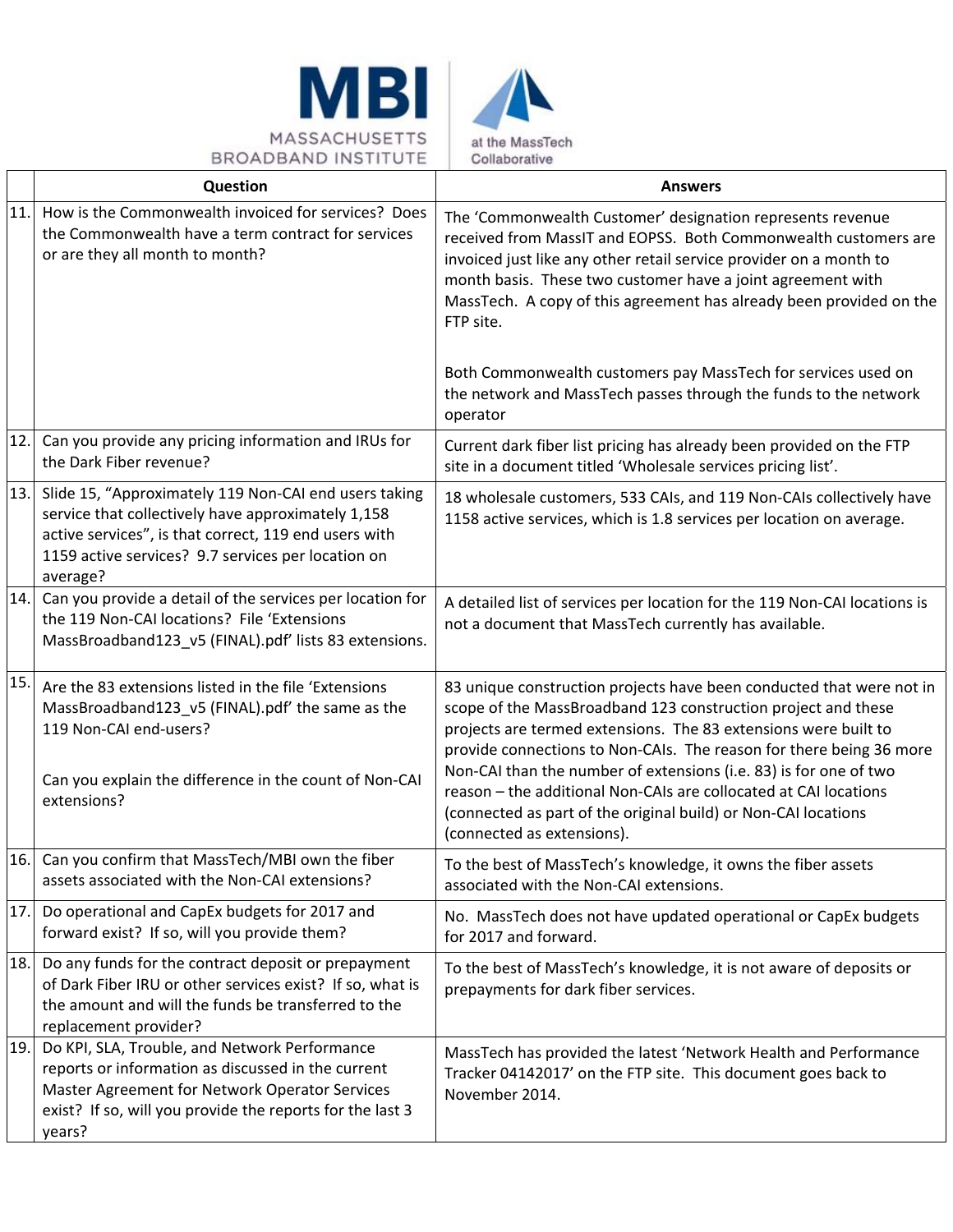

|     | Question                                                                                                                                                                                                                                                    | <b>Answers</b>                                                                                                                                                                                                                                                                                                                                                                                                                                                                         |
|-----|-------------------------------------------------------------------------------------------------------------------------------------------------------------------------------------------------------------------------------------------------------------|----------------------------------------------------------------------------------------------------------------------------------------------------------------------------------------------------------------------------------------------------------------------------------------------------------------------------------------------------------------------------------------------------------------------------------------------------------------------------------------|
| 20. | Can you provide any data concerning the historic man<br>hours required to maintain and service the existing<br>network plant?                                                                                                                               | Man hours for unscheduled maintenance is not something that Axia<br>reports to MassTech. However, time to repair is reported upon each<br>outage and the mean time to repair for each category of outage (e.g.<br>electronics related versus OSP/fiber infrastructure related outages) is<br>reported in the 'Network Health and Performance Tracker 04142017'.                                                                                                                        |
| 21. | Are there any deficiencies or uncured maintenance or<br>service problems related to the network or its<br>operation?                                                                                                                                        | MassTech is not aware of any deficiencies or uncured maintenance or<br>service problems.                                                                                                                                                                                                                                                                                                                                                                                               |
| 22. | Can you confirm that no "Dark Fiber Rights" as<br>discussed in the current Master Agreement for<br>Network Operator Services have been exercised or will<br>be exercised prior to a change in provider?                                                     | MassTech cannot provide any information on this at this time.                                                                                                                                                                                                                                                                                                                                                                                                                          |
| 23. | Can you provide a complete list of operational and<br>capital expenses to be included in the "Platform Fee"?                                                                                                                                                | The platform fee covers costs that include (but are not limited to)<br>expenses MassTech incurs from vendors associated with the network<br>(e.g. pole and conduit license fees, POI license fees, colocation fees,<br>railroad crossing, and IRU maintenance fees). MassTech has uploaded<br>a document titled 'MassBroadband123 Contract List_for RFP<br>Response' which lists the network's operational expenses per vendor<br>that will be covered by the platform fee.            |
|     |                                                                                                                                                                                                                                                             | The platform fee does not specifically include any capital expenses.<br>However, MassTech will work with the network operator to develop a<br>capital plan that ensure appropriate financing for capital expenditures.                                                                                                                                                                                                                                                                 |
| 24. | Section 3.1 Q1: Need to understand all types of<br>devices to be managed/monitored. This includes OEM,<br>model and quantity.                                                                                                                               | MassTech has uploaded a document titled 'POI and CAI Equipment<br>Count 04192017' which lists the devices to be managed/monitored to<br>the FTP site.                                                                                                                                                                                                                                                                                                                                  |
| 25. | Section 3.1f Q2: Does MBI have current maintenance<br>agreements with all OEM vendors for the supported<br>devices?                                                                                                                                         | No. The current network operator is currently responsible for all OEM<br>maintenance agreements.                                                                                                                                                                                                                                                                                                                                                                                       |
| 26. | Section 3.1f Q3: Will MBI provide a Letter-of-Agency<br>(LOA) for the NOC to contact the OEM for escalated<br>support on MBI behalf?                                                                                                                        | MassTech expects that the new network operator will oversee OEM<br>maintenance agreements.                                                                                                                                                                                                                                                                                                                                                                                             |
| 27. | Section 4.4h Q5: Will the current provider supply<br>transition information (configurations, historical<br>information, as-builds, passwords, etc.)                                                                                                         | MassTech will seek to obtain sufficient transition information from the<br>current operator to provide a smooth transition to the next operator.<br>Per this RFP respondents will provide transition strategies which will<br>include steps to be taken to ensure a smooth transition.                                                                                                                                                                                                 |
| 28. | Section 4.4h Q6: Does MBI plan on acquiring,<br>implementing and integrating all the required EMS,<br>NMS and Ticket Management applications prior to the<br>transition, or is this something that the Network<br>provider will need to or can assist with? | MassTech has element management systems for its two primary<br>equipment manufacturers which are OMEA for Ciena and JunOS Space<br>for Juniper. MassTech will not acquire any additional NMSs, ticket<br>management systems, BSSs, OSSs, etc. The new network operator will<br>be responsible for this type of support for the MassBroadband 123<br>network. The new network operator can provide EMS, NMS, ticket<br>management, BSS, OSS, etc. via acquisition or by using system(s) |